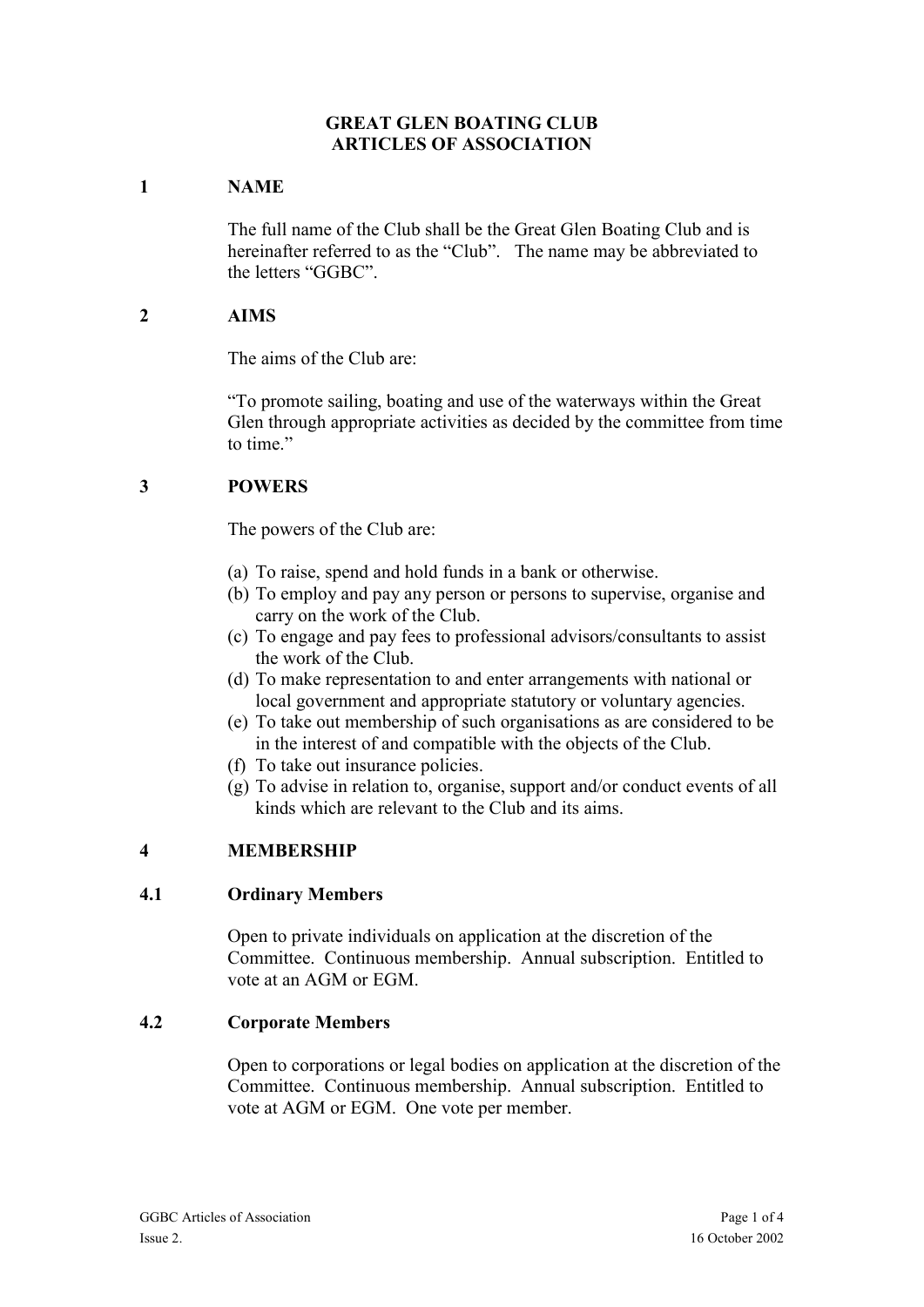#### **5 COMMITTEE**

- (a) The management of the Club shall be carried out by a Committee including a Chairman/woman, Vicechairman/woman and a Secretary/treasurer (the "Officers") and a minimum of one and a maximum of five ordinary members.
- (b) Committee members shall be elected at an AGM by a process of proposal and seconding by members of the Club and shall serve for a period of two years, when they will be eligible for reelection. In the event of a 'competition' for Committee membership, the appointment shall be put to a general vote of the meeting.
- (c) Each member of the Committee shall be empowered to act on behalf of the Club, including entering into any agreement, save that any act which is likely to commit the Club to expenditure in excess of a limit previously agreed at a Committee meeting shall be approved in advance at a Committee meeting by a majority of those present. The Committee shall operate on a principle of collective responsibility.
- (d) In addition to the Officers and elected members, the committee may request to serve on the committee, in an advisory capacity, other interested individuals or representatives of statutory or voluntary organisations, as the Committee may determine, provided that no such advisory members shall be entitled to vote.
- (e) A member of the Committee shall be deemed to have resigned if they are absent from three consecutive meetings without acceptable cause.
- (f) The Secretary shall keep a minute book in which proceedings of AGMs, EGMs and Committee meetings shall be kept.
- (g) A quorum shall consist of three members of the Committee, of whom at least one shall be an Officer.

### **6 FINANCE**

- (a) The financial year shall commence on 1st of October each year.
- (b) The Treasurer shall keep accurate records of money received and spent and shall prepare a summary account of such records within two moths of the end of each financial year. These accounts and the supporting records shall be examined and signed as being a true and accurate reflection of the financial affairs of the Club by an independent competent person or accountant elected at the AGM. The accounts shall be presented to the AGM.
- (c) All money and property received by the Club shall be used to further the aims of the Club and shall not be used by any officer or other member of the Committee except for expenditure properly incurred on its behalf or for out of pocket expenses.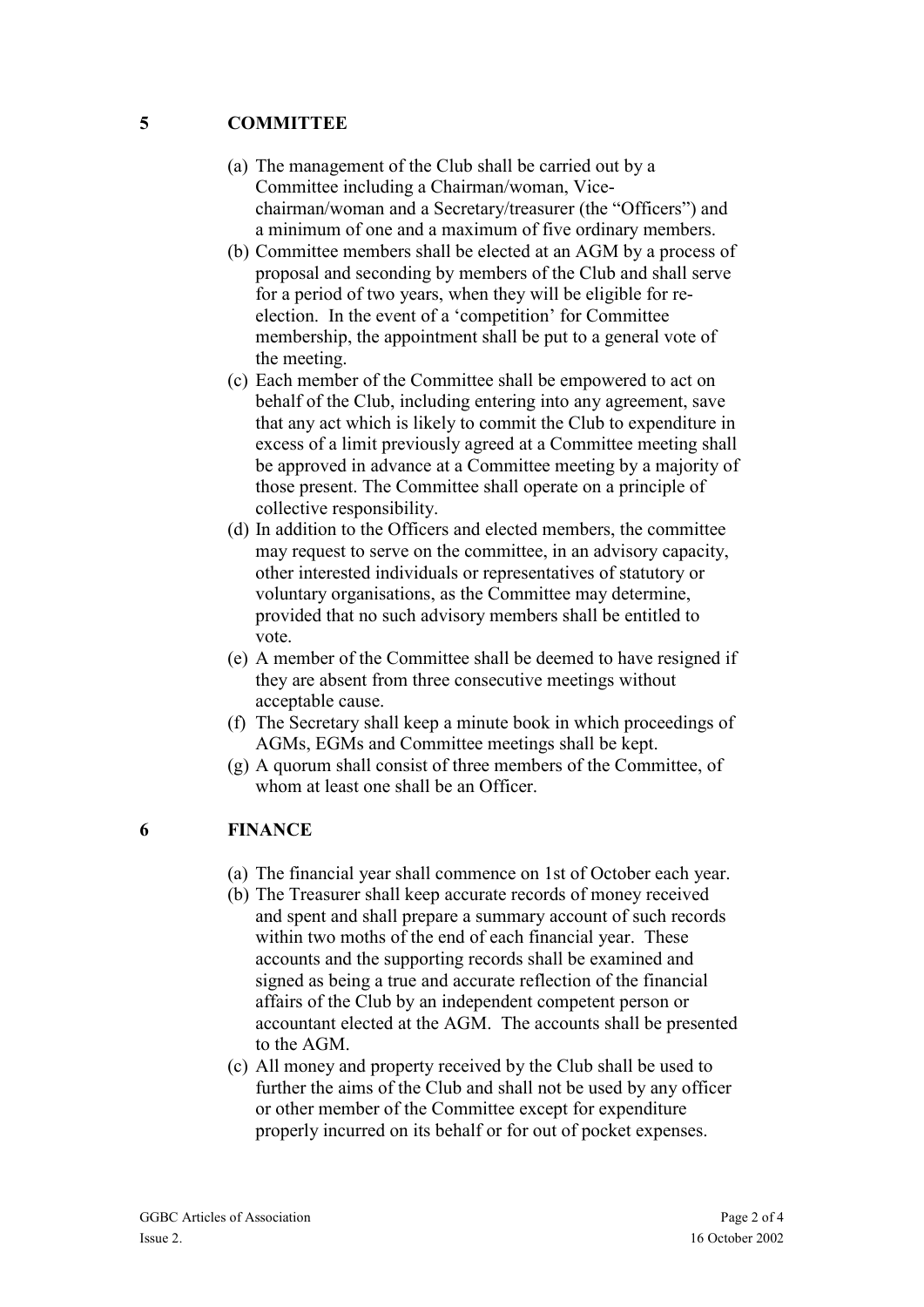(d) No member of the Committee shall be liable for any loss incurred by the Club, provided the action which led to the loss was made in good faith.

## **7 MEETINGS**

### **7.1 Annual General Meeting**

- (a) The AGM shall be held within ten and fifteen months of the previous AGM.
- (b) No less than 28 days notice shall be given to the members of the Club of the time and place of the meeting and the business to be transacted in it. (c) Notice of resolutions for discussion at the AGM shall be given in writing, duly proposed and seconded, to the Secretary at least 28 days before the date of the AGM.
- (c) Four members personally present, of whom at least one shall be an Officers of the Club, shall be a quorum.

### **7.2 Extraordinary General Meeting**

- (a) An EGM may be called by the Committee or by the written request of one third of the members, addressed to the secretary and clearly stating the purpose of the meeting.
- (b) Provided the purpose stated is legitimate, the EGM shall be called and conducted according to the rules for an AGM.

#### **7.3 Committee meetings**

- (a) The Committee shall arrange amongst itself the frequency and timing of meetings as necessary to ensure proper conduct of the affairs of the Club.
- (b) The first meeting of a committee containing new members shall be immediately following an AGM.
- (c) A minimum of two weeks written notice (e-mail acceptable) of the date, place and time of a meeting shall be provided to all members of the Committee.
- (d) A meeting may only proceed in the event that a Quorum (consisting of three members of which one must be an Officer) is present.

# **8 VOTING**

- (a) Voting shall be on the basis of a simple majority except in regard to Dissolution of the Club, which must be passed at a general meeting of the Club by a majority of at least two thirds of voting members.
- (b) Any amendments to these Articles of Association may be passed by a simple majority of those present at an AGM or EGM, providing that all members have received due notification in